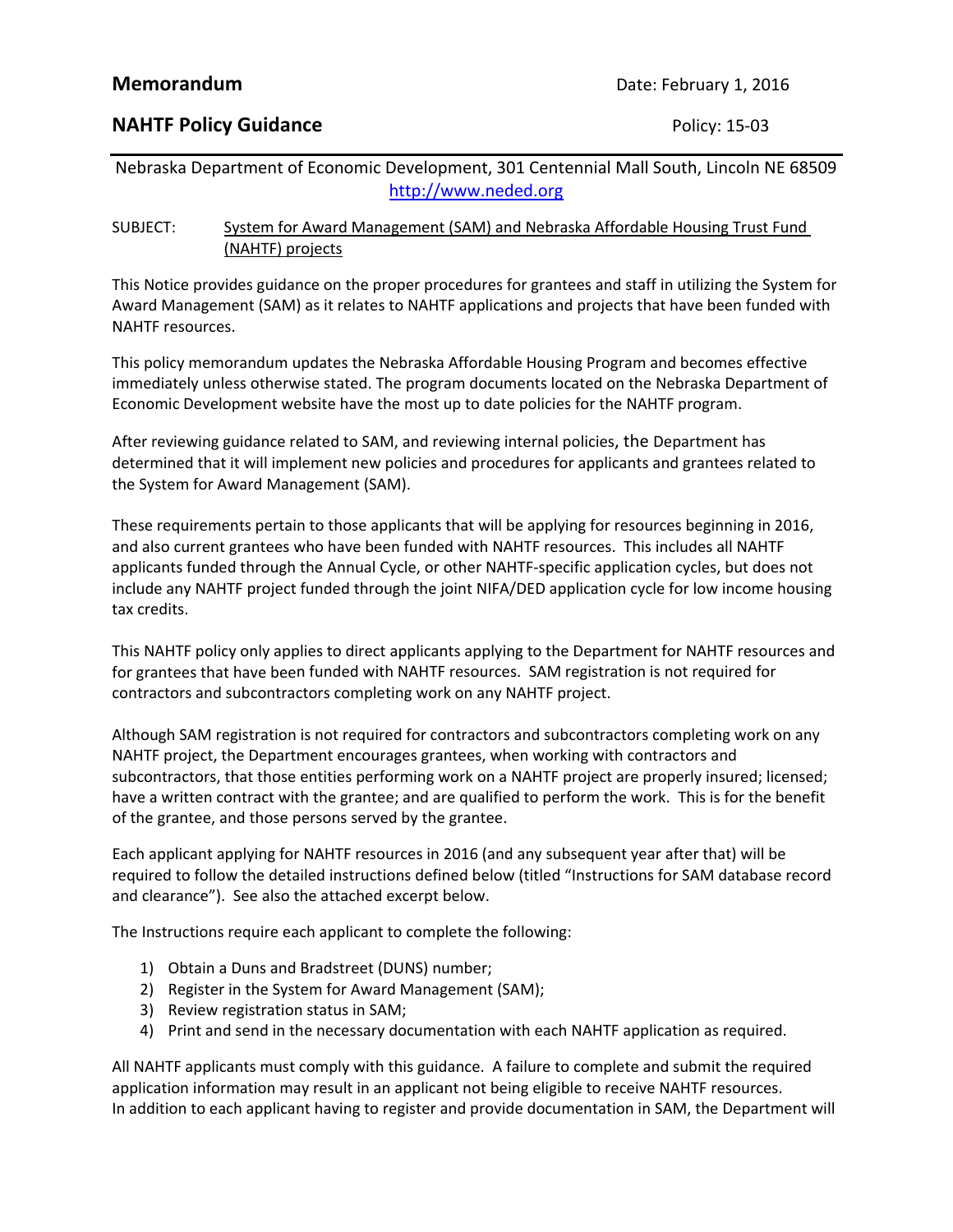also review the status of any applicant that is recommended for a Notice of Approval (aka Award Letter). Prior to issuing a Notice of Approval Letter, the Department will ensure the applicant has obtained an "Active" status in SAM and that the applicant is eligible to receive NAHTF resources. These tasks will be accomplished by the Department by having staff access SAM; printing out the necessary source documentation; and attaching that source documentation in each project file. Below is an example of what this source documentation would look like and be included in the project file.

Department staff will utilize the attached procedures in order to ensure that SAM documentation is properly obtained and included within project files. See below for more information.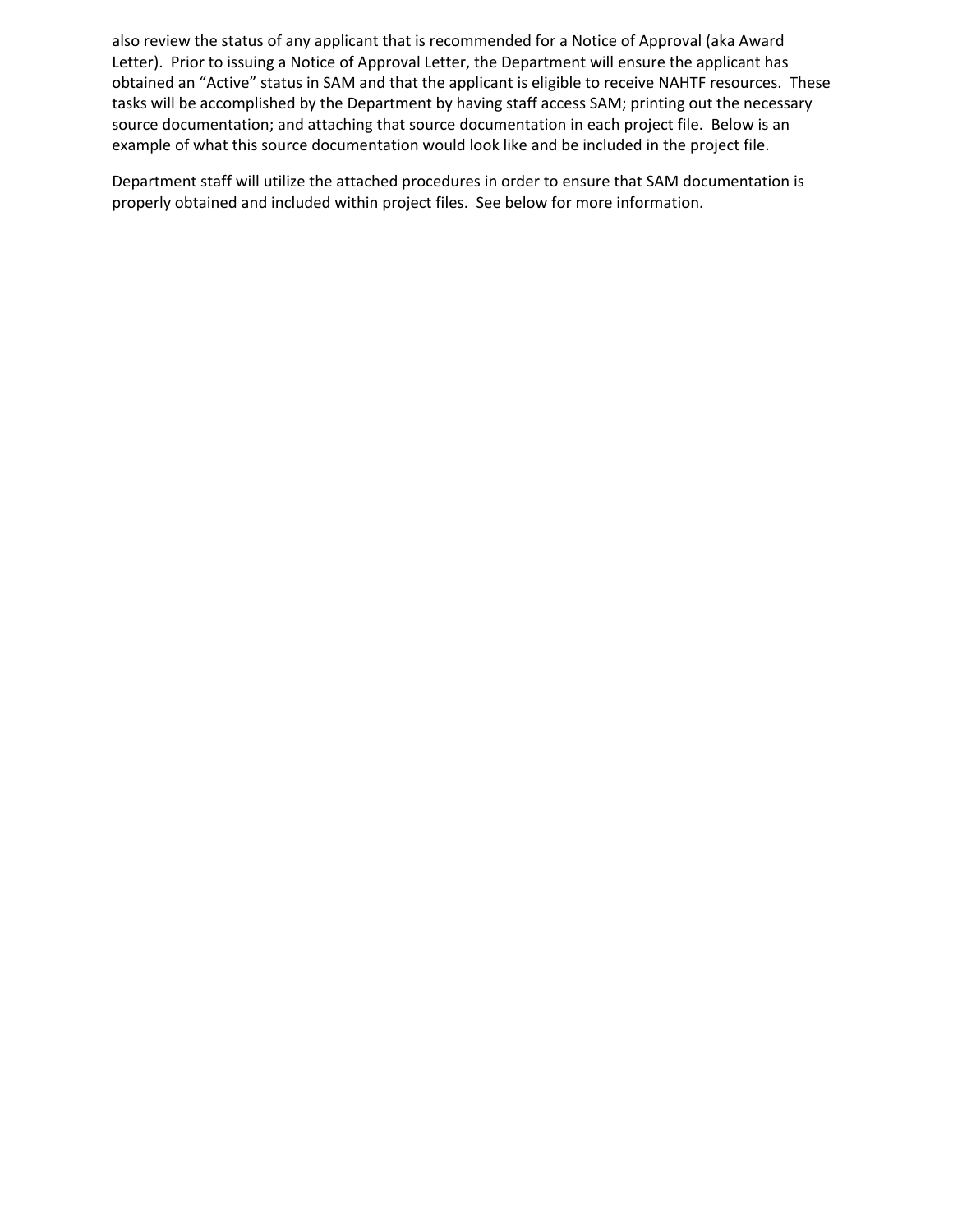## **NAHTF Grantee Instructions for SAM**

### **Instructions for SAM database record and clearance**

Each applicant must obtain a Duns and Bradstreet (DUNS) number and also register within the SAM system.

In order to report in this system, each State award recipient must have a DUNS and a CAGE code, assigned as a result of registration in the federal SAM.

For more information on obtaining a DUNS number and registering in the System for Award Management (SAM), please review the following information at: https://www.sam.gov/portal/SAM/

Once registered, each applicant must access SAM, determine that the applicant is eligible within SAM, and provide a print out of the information from SAM. Each applicant must also provide documentation that they are registered in the SAM using the DUNS number entry (refer to the check your registration status in SAM) the last illustration.

Applicant must run a query at the System for Award Management website (www.sam.gov) at the time of application and include a copy of the search record showing the DUNS Number and/or search terms and date.

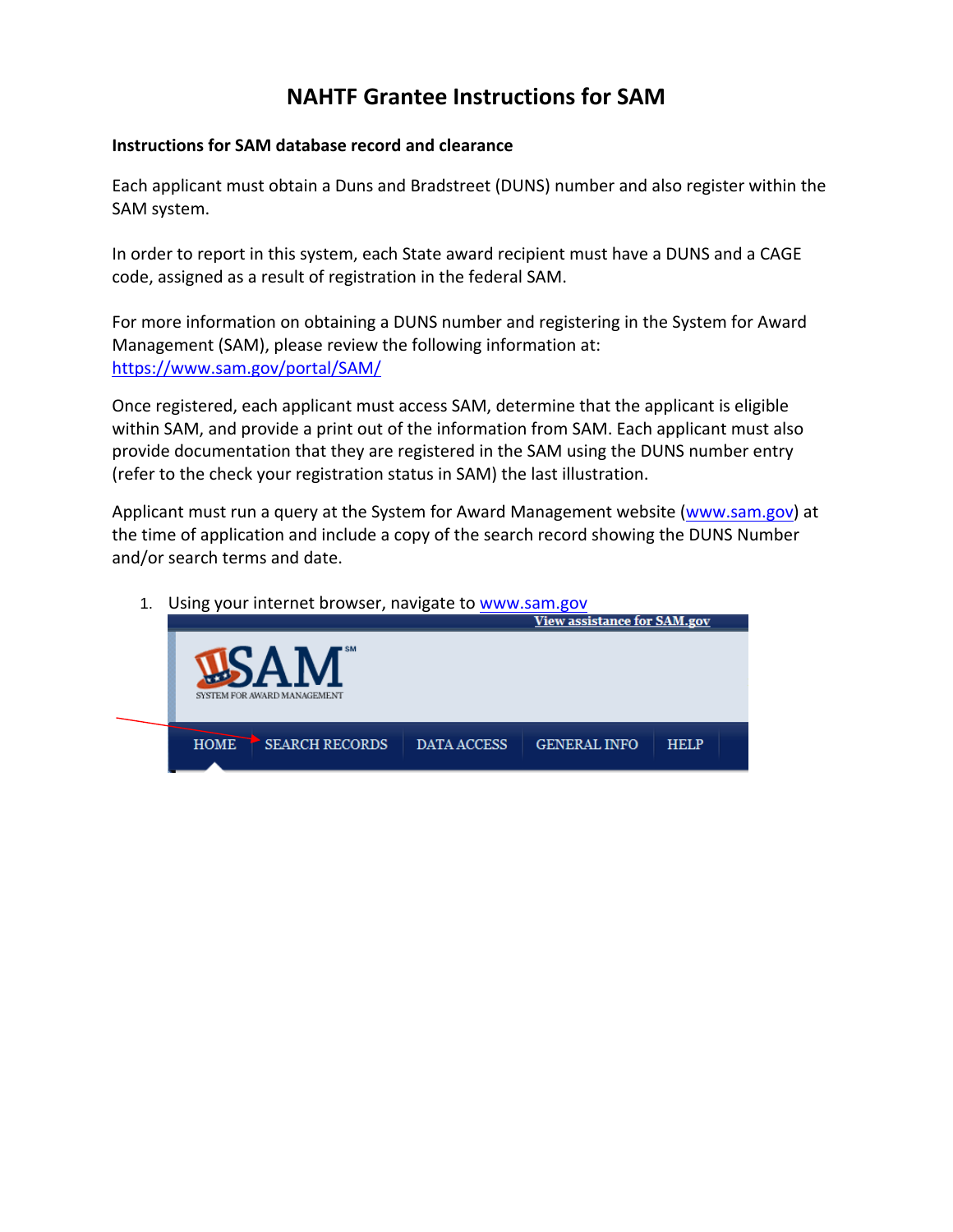2. Select "Search Records", enter the DUNS number, and click "Search".

| Looking for entity registration records or entity exclusion records in SAM?                                                                            |                                                    |
|--------------------------------------------------------------------------------------------------------------------------------------------------------|----------------------------------------------------|
| * Use Quick Search if you know an entity's Business Name, DUNS number or CAGE code.                                                                    |                                                    |
| * Use Advanced Search to structure your search using multiple categories and criteria.                                                                 |                                                    |
| Are you a Federal government employee?                                                                                                                 |                                                    |
| * Create a SAM user account with your government e-mail address and log into SAM before searching to see FOUO information and registrants who chose to |                                                    |
| opt out of the public search.                                                                                                                          |                                                    |
| Conducting small business-focused market research?                                                                                                     |                                                    |
| * In addition to what is contained in SAM, small businesses may supplement information about themselves in the SBA's Dynamic Small Business Search.    |                                                    |
|                                                                                                                                                        |                                                    |
|                                                                                                                                                        |                                                    |
|                                                                                                                                                        |                                                    |
| <b>OUICK SEARCH:</b>                                                                                                                                   |                                                    |
|                                                                                                                                                        | categories to structure your search.               |
| Enter your specific search term                                                                                                                        |                                                    |
| (Example of search term includes the entity's name, etc.)                                                                                              | <b>ADVANCED SEARCH - ENTITY</b>                    |
| DUNS Number Search:<br>Enter DUNS number ONLY                                                                                                          |                                                    |
|                                                                                                                                                        | <b>ADVANCED SEARCH - EXCLUSION</b>                 |
| CAGE Code Search:<br>Enter CAGE code ONLY                                                                                                              |                                                    |
|                                                                                                                                                        |                                                    |
|                                                                                                                                                        | ADVANCED SEARCH: Use specific criteria in multiple |

3. Review the search results and click "Print" to print the results. *Your printed copy should include a date stamp at the bottom of the page.*



4. If you need to register in the SAM, click Create User Account. The applicant must Check Status and submit a printout of Status, which must be an active status as the last screen indicates

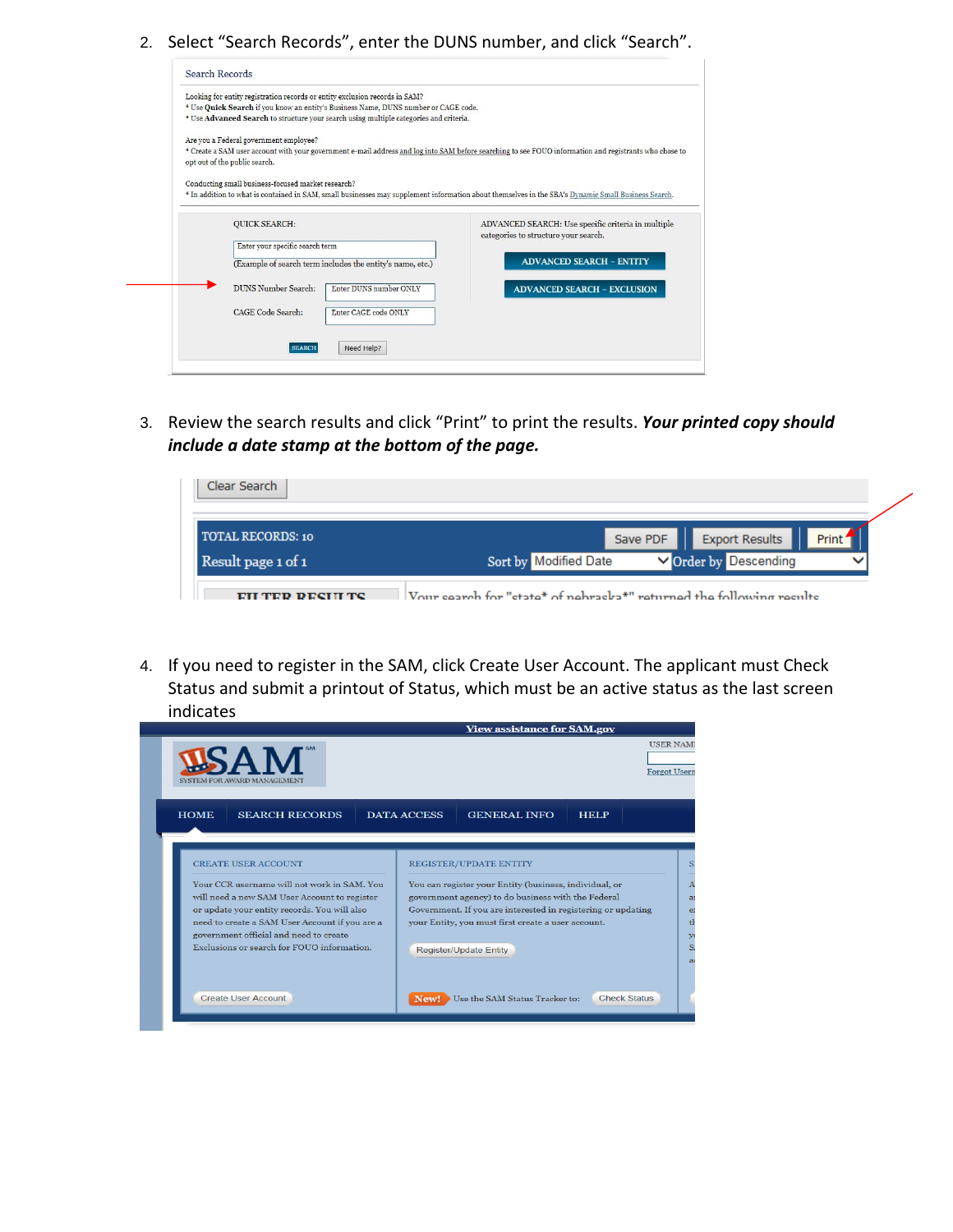5. Check your registration status in the SAM by entering applicant nine digit DUNS number. If result is not active, create a user account. If result is inactive, reactive user account.

| <b>Log into SAM</b>                                                                                                                                                          | <b>SAM Status Tracker</b><br>Check registration status by typing in a DUNS number.<br><b>DUNS Number</b><br><b>Check Status</b><br>Plus 4 (Optional)<br>Reset                                                                                                                                                                                                                                                                                                                                                                                                                                                                                                                                                                                                                 |
|------------------------------------------------------------------------------------------------------------------------------------------------------------------------------|-------------------------------------------------------------------------------------------------------------------------------------------------------------------------------------------------------------------------------------------------------------------------------------------------------------------------------------------------------------------------------------------------------------------------------------------------------------------------------------------------------------------------------------------------------------------------------------------------------------------------------------------------------------------------------------------------------------------------------------------------------------------------------|
| <b>Status During</b><br><b>Registration</b><br><b>Getting Started</b>                                                                                                        | <b>Check Your Registration Status in SAM</b>                                                                                                                                                                                                                                                                                                                                                                                                                                                                                                                                                                                                                                                                                                                                  |
| Draft<br><b>Work in Progress</b><br><b>Submitted</b><br>Active<br><b>Inactive / Expired</b><br><b>Additional Resources</b>                                                   | You can quickly check your registration status in SAM by entering your DUNS number above. The SAM Status Tracker will<br>show you the current status of that DUNS number, as well as tell you what steps you have left to complete based on why you<br>are registering.<br>The SAM Status Tracker uses seven circles to represent the registration process: Core Data, Assertions, Reps & Certs, POCs,<br>Submit, Processing, and Active. Visual indicators in the circles, text underneath the circles, a status message in bold above<br>the circles and user messaging combine to give the registration status.<br>You will only see results for publicly searchable registration records. Federal government users must log into SAM to search<br>for non-public records. |
| What If My Entity Fails<br><b>Registration?</b><br><b>Federal Service Desk</b><br><b>How to Check Your</b><br><b>Registration Status</b><br><b>Find Your Registration in</b> |                                                                                                                                                                                                                                                                                                                                                                                                                                                                                                                                                                                                                                                                                                                                                                               |

6. Submit a screen print out of the SAM status tracker that indicates active status for the applicant. The applicant must be in an active status as determined by DUNS number entry.

| SYSTEM FOR AWARD MANAGEMENT                                                                | <b>SAM STATUS TTACKET</b>                                                                                                                                                                                                                                                                                                               |
|--------------------------------------------------------------------------------------------|-----------------------------------------------------------------------------------------------------------------------------------------------------------------------------------------------------------------------------------------------------------------------------------------------------------------------------------------|
|                                                                                            | Check registration status by typing in a DUNS number.<br>DUNS Number 040919607<br><b>Check Status</b><br>Reset<br>Plus 4 (Optional)                                                                                                                                                                                                     |
|                                                                                            | <b>GRAND ISLAND, CITY OF</b>                                                                                                                                                                                                                                                                                                            |
| <b>Status During</b><br><b>Registration</b>                                                | <b>Status: Active</b>                                                                                                                                                                                                                                                                                                                   |
| <b>Getting Started</b>                                                                     | Your registration was activated on Aug 21, 2014. It expires on Aug 21, 2015 which is one year after you<br>submitted it for processing.                                                                                                                                                                                                 |
| <b>Draft</b><br><b>Work in Progress</b>                                                    |                                                                                                                                                                                                                                                                                                                                         |
| <b>Submitted</b>                                                                           | Reps &<br><b>Assertions</b><br><b>POCs</b><br><b>Submit</b>                                                                                                                                                                                                                                                                             |
| Active                                                                                     | <b>Core Data</b><br><b>Processing</b><br><b>Active</b><br><b>Certs</b><br><b>Not Required</b><br><b>Not Required</b><br>Completed<br>Completed<br>Completed<br>Completed<br>Completed                                                                                                                                                   |
| <b>Inactive / Expired</b>                                                                  |                                                                                                                                                                                                                                                                                                                                         |
| <b>Additional Resources</b><br><b>What If My Entity Fails</b><br><b>Registration?</b>      | <b>Check Your Registration Status in SAM</b>                                                                                                                                                                                                                                                                                            |
| <b>Federal Service Desk</b>                                                                | You can quickly check your registration status in SAM by entering your DUNS number above. The SAM Status Tracker will<br>show you the current status of that DUNS number, as well as tell you what steps you have left to complete based on why you<br>are registering.                                                                 |
| <b>How to Check Your</b><br><b>Registration Status</b><br><b>Find Your Registration in</b> | The SAM Status Tracker uses seven circles to represent the registration process: Core Data, Assertions, Reps & Certs, POCs,<br>Submit, Processing, and Active. Visual indicators in the circles, text underneath the circles, a status message in bold above<br>the circles and user messaging combine to give the registration status. |
| <b>SAM</b>                                                                                 | You will only see results for publicly searchable registration records. Federal government users must log into SAM to search<br>for non-public records.                                                                                                                                                                                 |

The final documentation that the applicant must submit with each application must contain:

- 1) Proof of SAM Registration (See Item 6 above) and
- 2) Proof that the applicant is eligible in SAM (See Item 5 above)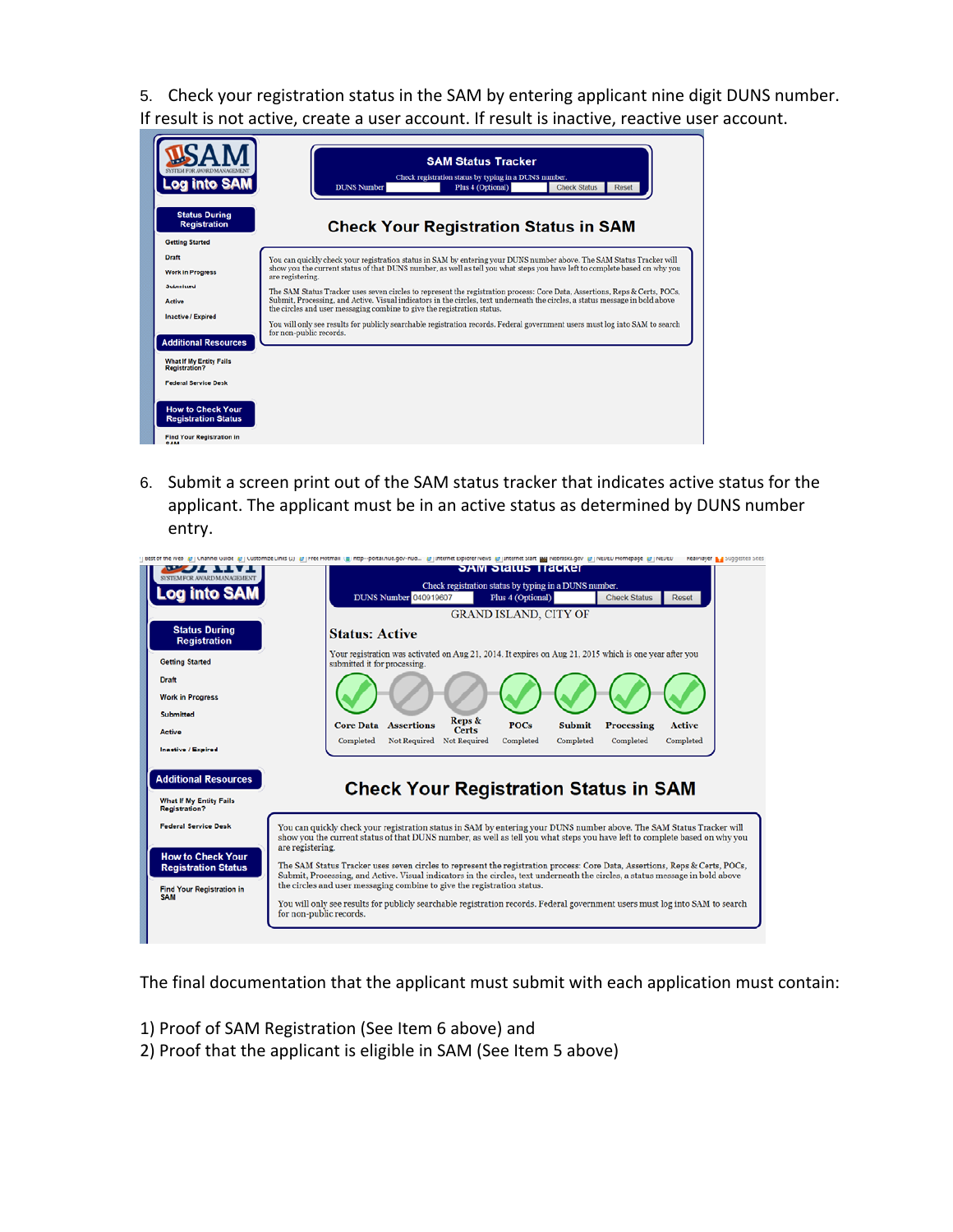# **Department Staff Instructions for reviewing applicants in the System for Award Management (SAM)**

1) Access SAM at: https://www.sam.gov/portal/SAM/



The System for Award Management (SAM) is the Official U.S. Government system that consolidated the capabilities of CCR/Fe EPLS. There is NO fee to register for this site. Entities may register at no cost directly from this page. User guides and webinars are a

#### 2) Select "Search Records" from the menu list

| <b>HOME</b> | <b>SEARCH RECORDS</b>                                                                                                                                                                                                                                                                                                                                                                                   | <b>DATA ACCESS</b>     | <b>GENERAL INFO</b> | <b>HELP</b> |
|-------------|---------------------------------------------------------------------------------------------------------------------------------------------------------------------------------------------------------------------------------------------------------------------------------------------------------------------------------------------------------------------------------------------------------|------------------------|---------------------|-------------|
|             | <b>Search Records</b>                                                                                                                                                                                                                                                                                                                                                                                   |                        |                     |             |
|             | Looking for entity registration records or entity exclusion records in SAM?<br>* Use Quick Search if you know an entity's Business Name, DUNS number or CAGE code.<br>* Use Advanced Search to structure your search using multiple categories and criteria.<br>Are you a Federal government employee?<br>* Create a SAM user account with your government e-mail address and log into SAM before searc |                        |                     |             |
|             | opt out of the public search.<br>Conducting small business-focused market research?                                                                                                                                                                                                                                                                                                                     |                        |                     |             |
|             |                                                                                                                                                                                                                                                                                                                                                                                                         |                        |                     |             |
|             | * In addition to what is contained in SAM, small businesses may supplement information about tl                                                                                                                                                                                                                                                                                                         |                        |                     |             |
|             | Trying to find a contractor participating in the Disaster Response Registry?<br>* Use the new Disaster Response Registry Search to search for contractors willing to provide<br>other disaster or emergency relief services in the event of a national disaster.                                                                                                                                        |                        |                     |             |
|             | <b>QUICK SEARCH:</b>                                                                                                                                                                                                                                                                                                                                                                                    |                        |                     |             |
|             | Enter your specific search term                                                                                                                                                                                                                                                                                                                                                                         |                        |                     |             |
|             | (Example of search term includes the entity's name, etc.)                                                                                                                                                                                                                                                                                                                                               |                        |                     |             |
|             | DUNS Number Search:                                                                                                                                                                                                                                                                                                                                                                                     | Enter DUNS number ONLY |                     |             |
|             | CAGE Code Search:                                                                                                                                                                                                                                                                                                                                                                                       | Enter CAGE code ONLY   |                     | <b>ADV</b>  |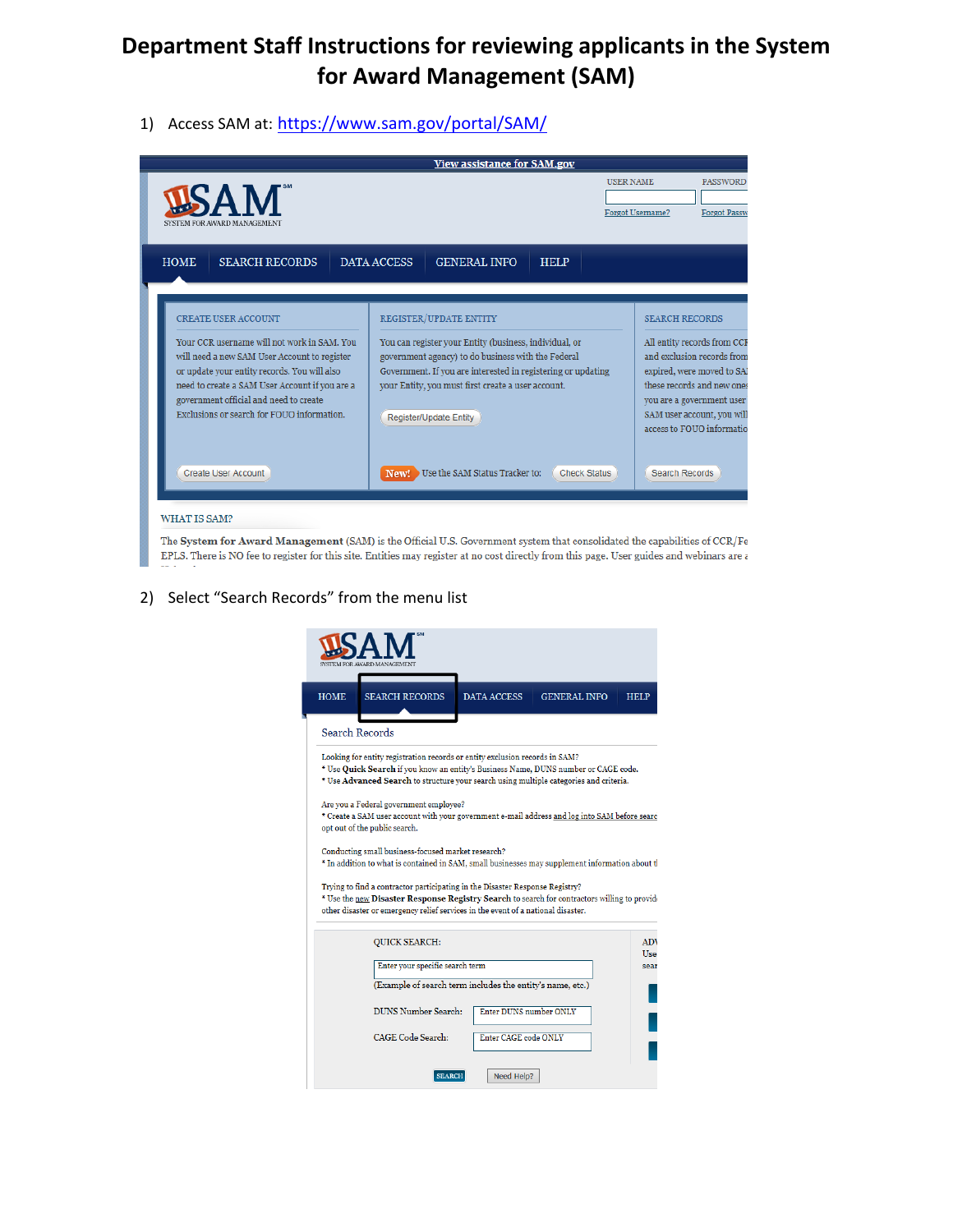3) Enter the Applicant's DUNS number in the "QUICK SEARCH" section next to the "DUNS Number Search:" criteria

| <b>HOME</b>                                                                                                                                                              | <b>SEARCH RECORDS</b>                                                                                                                                                                                                                                            | <b>DATA ACCESS</b>   | <b>GENERAL INFO</b> | <b>HELP</b>              |
|--------------------------------------------------------------------------------------------------------------------------------------------------------------------------|------------------------------------------------------------------------------------------------------------------------------------------------------------------------------------------------------------------------------------------------------------------|----------------------|---------------------|--------------------------|
|                                                                                                                                                                          | Search Records                                                                                                                                                                                                                                                   |                      |                     |                          |
|                                                                                                                                                                          | Looking for entity registration records or entity exclusion records in SAM?<br>* Use Quick Search if you know an entity's Business Name, DUNS number or CAGE code.<br>* Use Advanced Search to structure your search using multiple categories and criteria.     |                      |                     |                          |
| Are you a Federal government employee?<br>* Create a SAM user account with your government e-mail address and log into SAM before searc<br>opt out of the public search. |                                                                                                                                                                                                                                                                  |                      |                     |                          |
| Conducting small business-focused market research?<br>* In addition to what is contained in SAM, small businesses may supplement information about tl                    |                                                                                                                                                                                                                                                                  |                      |                     |                          |
|                                                                                                                                                                          | Trying to find a contractor participating in the Disaster Response Registry?<br>* Use the new Disaster Response Registry Search to search for contractors willing to provide<br>other disaster or emergency relief services in the event of a national disaster. |                      |                     |                          |
|                                                                                                                                                                          | <b>QUICK SEARCH:</b>                                                                                                                                                                                                                                             |                      |                     | <b>ADV</b><br><b>Hse</b> |
| Enter your specific search term<br>sear<br>(Example of search term includes the entity's name, etc.)                                                                     |                                                                                                                                                                                                                                                                  |                      |                     |                          |
| <b>DUNS Number Search:</b><br>Enter DUNS number ONLY                                                                                                                     |                                                                                                                                                                                                                                                                  |                      |                     |                          |
|                                                                                                                                                                          | <b>CAGE</b> Code Search:                                                                                                                                                                                                                                         | Enter CAGE code ONLY |                     |                          |
|                                                                                                                                                                          | <b>SEARCH</b>                                                                                                                                                                                                                                                    | Need Help?           |                     |                          |

4) Once the applicant's DUNS numbered is entered select the "Search" button

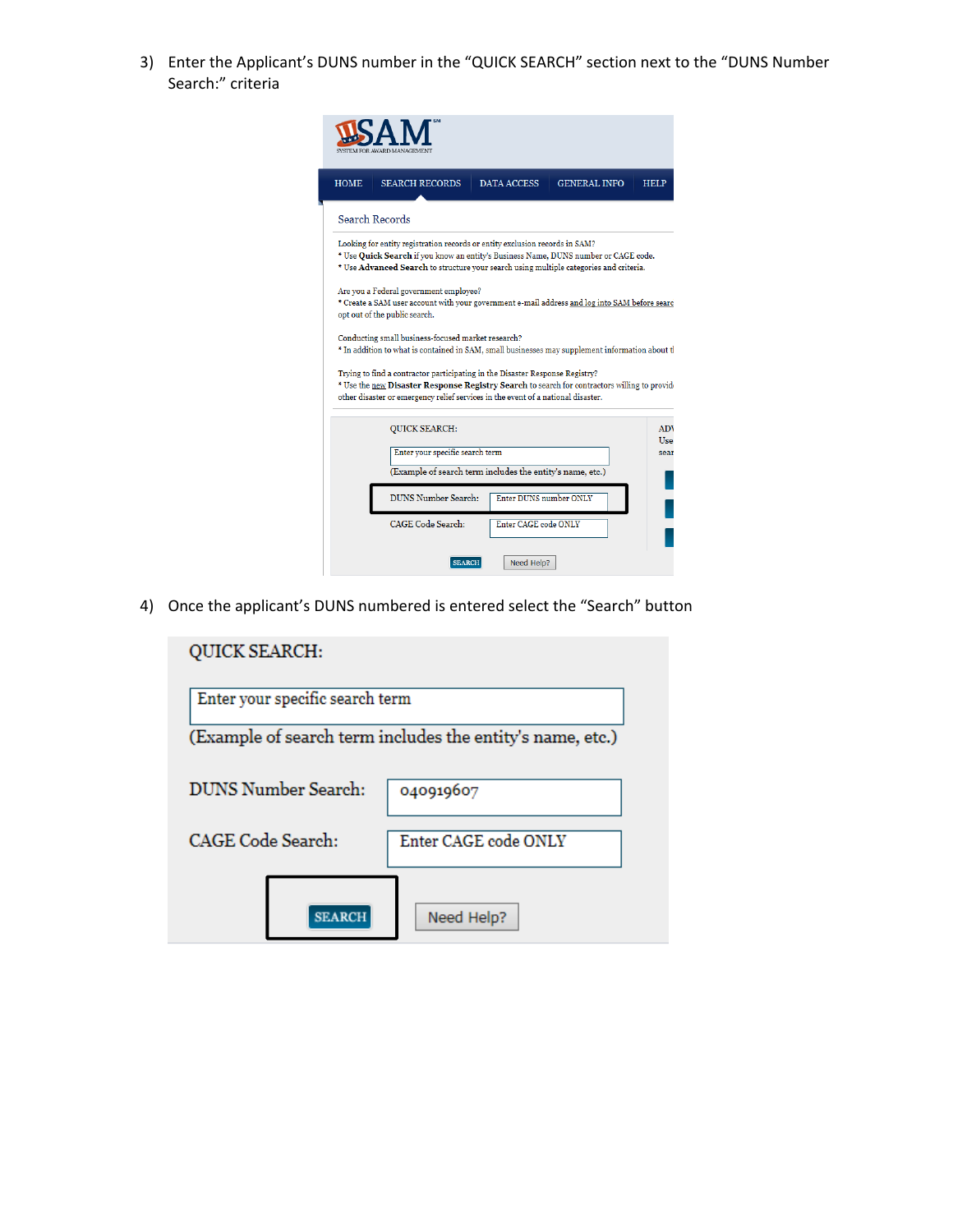5) Once "Search" has been selected, if an applicant has registered in SAM then a screen should open noting "Your search returned the following results…"

| Your search returned the following results |                                             |                             |                     |  |
|--------------------------------------------|---------------------------------------------|-----------------------------|---------------------|--|
| Entity                                     | <b>GRAND ISLAND, CITY OF</b>                |                             | Status: Active $+$  |  |
| DUNS: 040919607                            |                                             | CAGE Code: $42QF_5$         | <b>View Details</b> |  |
| Has Active Exclusion?: No                  |                                             | DoDAAC:                     |                     |  |
| Expiration Date: $08/21/2015$              |                                             | Delinquent Federal Debt? No |                     |  |
|                                            | Purpose of Registration: Federal Assistance |                             |                     |  |
| Awards Only                                |                                             |                             |                     |  |
|                                            |                                             |                             |                     |  |

6) From this screen select "View Details"

| Your search returned the following results  |                              |                             |                     |  |
|---------------------------------------------|------------------------------|-----------------------------|---------------------|--|
| Entity                                      | <b>GRAND ISLAND, CITY OF</b> |                             | Status: Active $+$  |  |
| DUNS: 040919607                             |                              | CAGE Code: 42QF5            | <b>View Details</b> |  |
| Has Active Exclusion?: No                   |                              | DoDAAC:                     |                     |  |
| Expiration Date: $08/21/2015$               |                              | Delinquent Federal Debt? No |                     |  |
| Purpose of Registration: Federal Assistance |                              |                             |                     |  |
| Awards Only                                 |                              |                             |                     |  |
|                                             |                              |                             |                     |  |

7) Once "View Details" has been selected a new "Entity Information" screen should open that includes information on the Registration Status of the applicant; the date the applicant's registration expires; and whether or not there are any "Active Exclusion Records"

| <b>RD MANAGEMENT</b>                  |                                                                                                                                                                                     | <b>USER NAME</b><br><b>PASSWORD</b><br>Forgot Username?<br>Forgot Password?<br>Create |
|---------------------------------------|-------------------------------------------------------------------------------------------------------------------------------------------------------------------------------------|---------------------------------------------------------------------------------------|
| <b>SEARCH RECORDS</b>                 | <b>DATA ACCESS</b><br><b>GENERAL INFO</b><br><b>HELP</b>                                                                                                                            |                                                                                       |
| <b>Jashboard</b><br>rview             | <b>GRAND ISLAND, CITY OF</b><br>DUNS: 040919607 CAGE Code: 42QF5<br><b>Status: Active</b><br>Expiration Date: 08/21/2015<br>Purpose of Registration: Federal Assistance Awards Only | 100 E 1ST ST<br>GRAND ISLAND, NE, 68801-6023,<br><b>UNITED STATES</b>                 |
| <sub>2</sub> rd                       | <b>Entity Overview</b>                                                                                                                                                              |                                                                                       |
| a                                     |                                                                                                                                                                                     |                                                                                       |
| 9S<br><b>Serts</b>                    | Entity Information                                                                                                                                                                  |                                                                                       |
|                                       | Name: GRAND ISLAND, CITY OF<br><b>Business Type: US Local Government</b><br>POC Name: Tonja Carey<br><b>Registration Status: Active</b>                                             |                                                                                       |
| <b>Contract Report</b><br>rred Report | Activation Date: 08/21/2014<br>Expiration Date: 08/21/2015                                                                                                                          |                                                                                       |
| <b>selusions</b>                      | Exclusions                                                                                                                                                                          |                                                                                       |
| Exclusions                            | <b>Active Exclusion Records? No</b>                                                                                                                                                 |                                                                                       |
| <b>I Family Members</b>               |                                                                                                                                                                                     |                                                                                       |